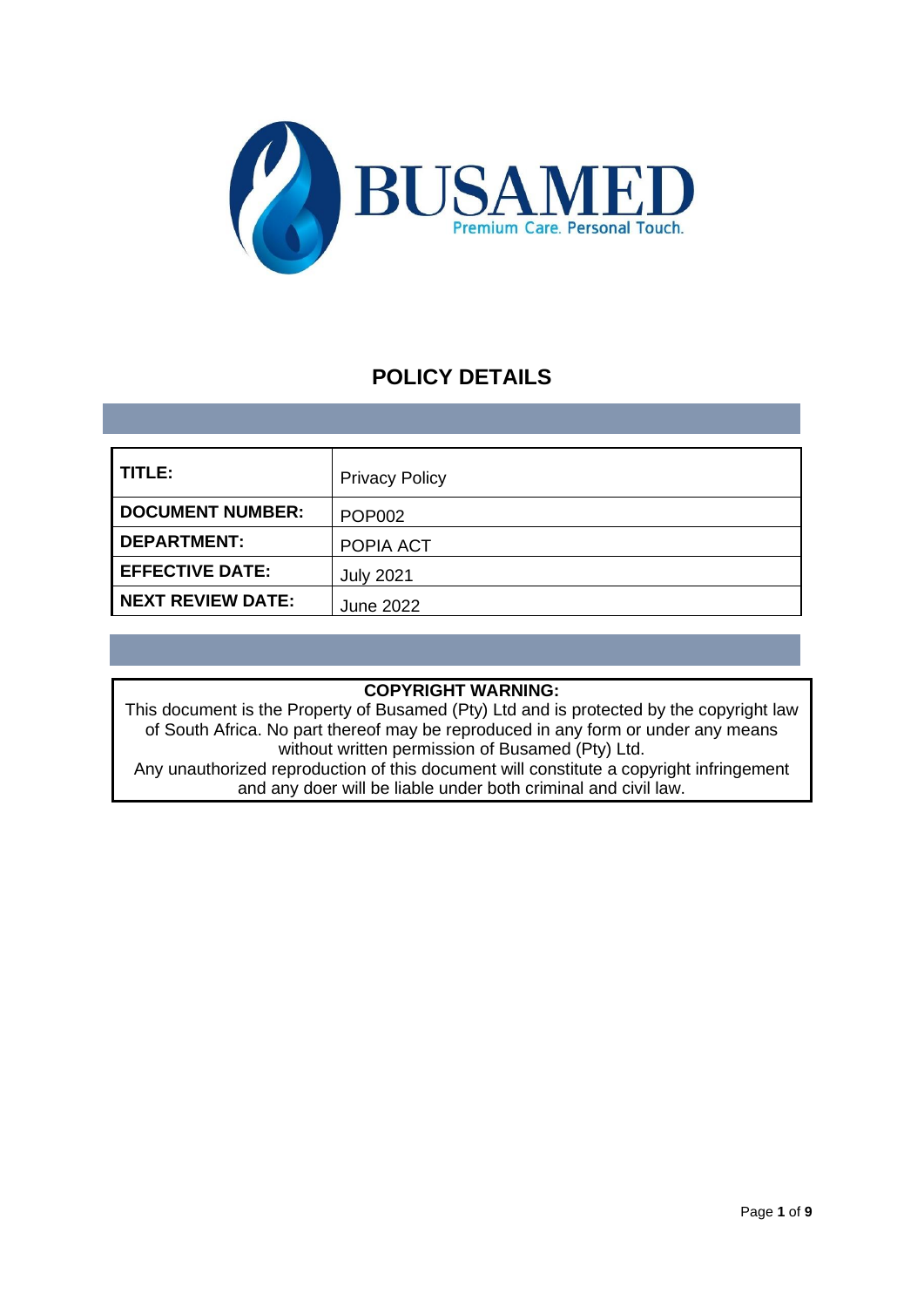# **PRIVACY POLICY**

# **INDEX**

| $\mathbf{1}$ .  |                                  |  |
|-----------------|----------------------------------|--|
| 2.              |                                  |  |
| 3.              |                                  |  |
| 4.              |                                  |  |
| 5.              |                                  |  |
| 6.              |                                  |  |
| 7.              |                                  |  |
| 8.              |                                  |  |
| 9.              |                                  |  |
| 10 <sub>1</sub> |                                  |  |
| 11.             |                                  |  |
| 12.             |                                  |  |
| 13.             |                                  |  |
| 14.             |                                  |  |
|                 | <b>15. INFORMATION REGULATOR</b> |  |
|                 |                                  |  |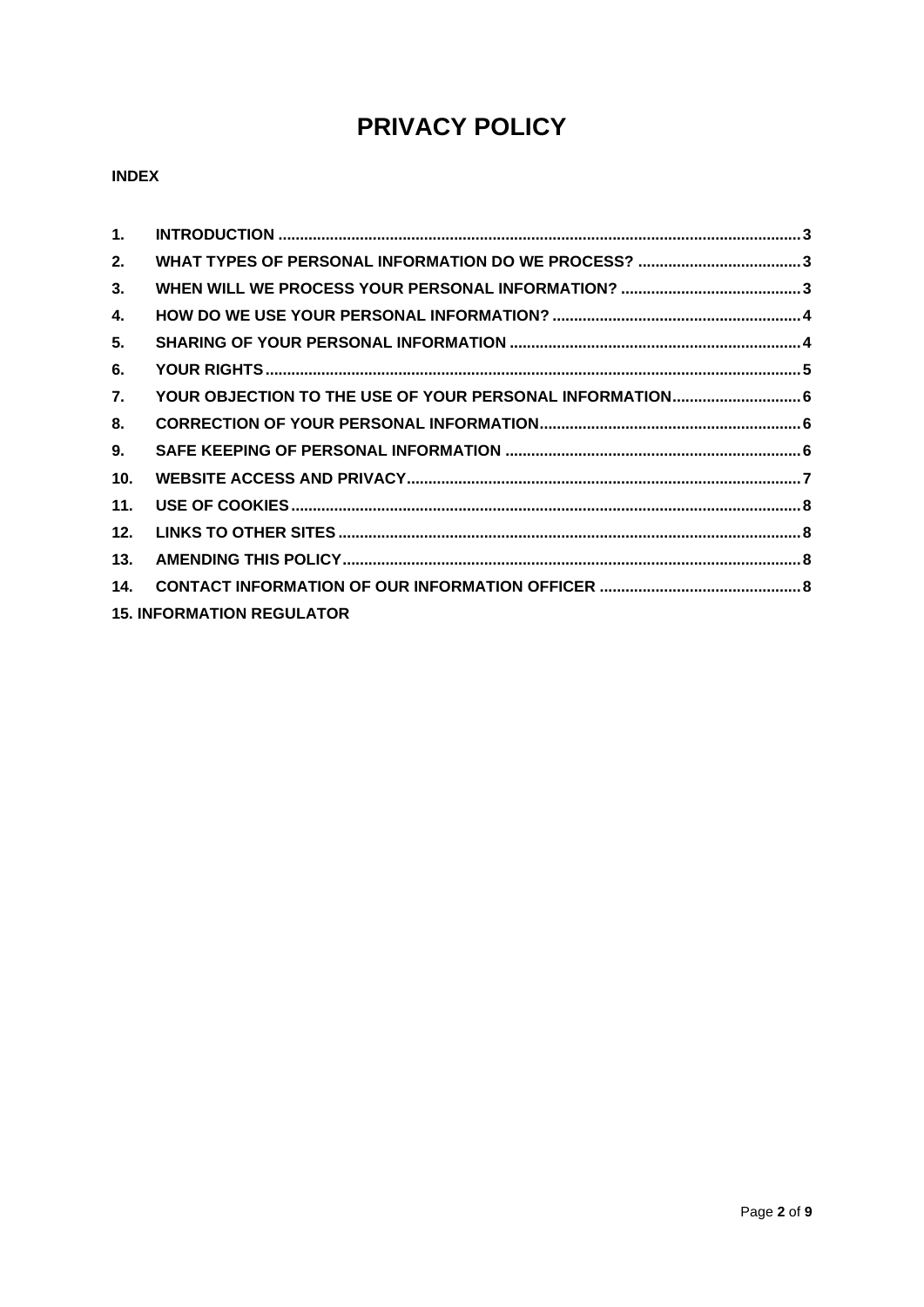## <span id="page-2-0"></span>**1. INTRODUCTION**

- 1.1 Busamed Hospital Group [**BUSAMED**] is a proudly South African Private Hospital providing specialist services in seven hospitals across the country. **BUSAMED** is supported by various subsidiaries providing services and facilities within the Group.
- 1.2 We recognize the importance of protecting your privacy and to process your information lawfully in accordance with the rules prescribed in terms of the Protection of Personal Information Act 4 of 2013, as amended [**POPI**].
- 1.3 Busamed strives to comply with its obligations under **POPI.**
- 1.4 Our Privacy Policy establishes our standards about the way we shall process and treat your personal information.
- 1.5 "Personal Information" has the meaning ascribed thereto under POPIA and specifically includes any form of information that can be used to identify a Data Subject;
- 1.6 "Data Subject" has the meaning ascribed thereto under POPIA;
- 1.7 "Regulator" means the Information Regulator established in terms of POPIA;
- 1.8 Processing means any operation or activity whether or not by automatic means, concerning records including collecting, receiving, recording, organizing, collating, storing, updating, modifying, retrieving, altering, consulting or using, disseminating, distributing or making available and merging, linking, blocking, degrading, erasing and destroying.

#### <span id="page-2-1"></span>**2. WHAT TYPES OF PERSONAL INFORMATION DO WE PROCESS?**

- 2.1 Busamed will generally process personal information for purposes required to operate and manage our normal operations as a managed healthcare provider.
- 2.2 Examples of personal information we process includes but is not limited to: information such as your name, surname, contact details, educational qualifications, race, gender, age, and ID/passport number and medical information (including but not limited to pre-existing conditions, medical test results and medical aid details).

# <span id="page-2-2"></span>**3. WHEN WILL WE PROCESS YOUR PERSONAL INFORMATION?**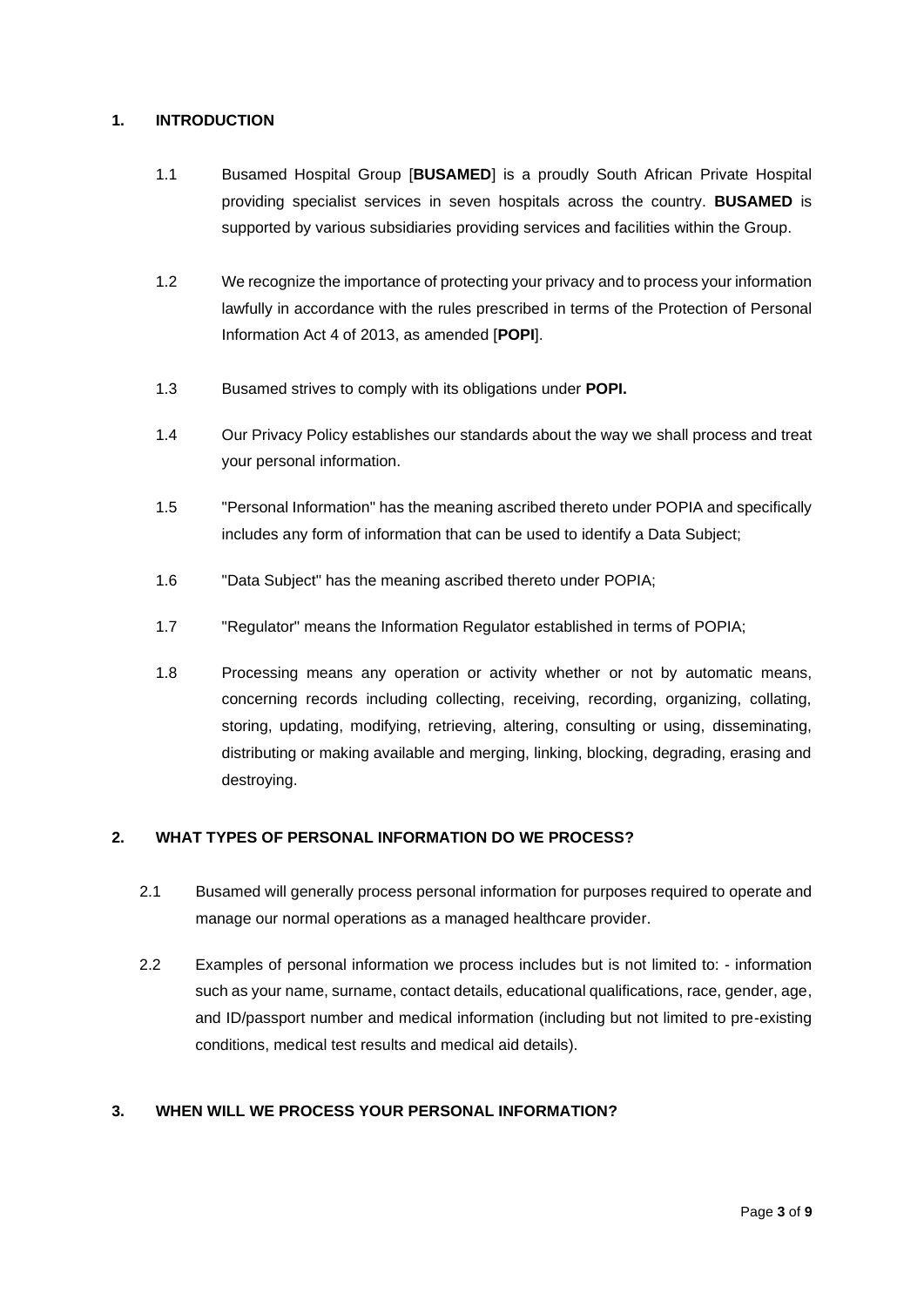- 3.1 Personal information may be processed when you make an enquiry, complete the relevant application forms to access our services, apply to be a service provider, apply for employment, or for the appointment as a contractor in person via electronic or hard copy.
- 3.2 Busamed will only process your personal information for a specific and lawful purpose.

## <span id="page-3-0"></span>**4. HOW DO WE USE YOUR PERSONAL INFORMATION?**

- 4.1 We may use your personal information for any legitimate business purposes relating to providing our services to you. Some of the purposes for which we use your personal information include:
	- 4.1.1 providing you with our services and products.
	- 4.1.2 referring you to other service providers.
	- 4.1.3 responding to your queries posted on our website or emailed to us.
	- 4.1.4 improving our website and services by analysing certain information collected, including cookies and other related information.
	- 4.1.5 onboarding suppliers and service providers as approved suppliers/service providers of **BUSAMED.**
	- 4.1.6 employment related purposes such as recruitment, payroll.
	- 4.1.7 for other purposes where you consent to the processing of your personal information.
	- 4.1.8 payment processing functions, including payment of suppliers/service providers.
	- 4.1.9 complying with our regulatory or other obligations.

# <span id="page-3-1"></span>**5. SHARING OF YOUR PERSONAL INFORMATION**

- 5.1 We may disclose your personal information to our subsidiaries or third-party service providers, where necessary, to fulfill the purpose for which your information was provided to us. We may thus share your personal information with:
	- 5.1.1 any subsidiary of **BUSAMED.**
	- 5.1.2 your medical aid scheme or insurance company or suppliers of medical devices.
	- 5.1.3 any firm, organisation, or person that **BUSAMED** uses to collect payments and recover debts or to provide a service on its behalf.
	- 5.1.4 any payment system that **BUSAMED** uses.
	- 5.1.5 regulatory and governmental authorities, ombudsmen, including tax authorities, a court of law where BUSAMED has a duty to or obliged to share information.
	- 5.1.6 third parties to whom payments are made on behalf of employees.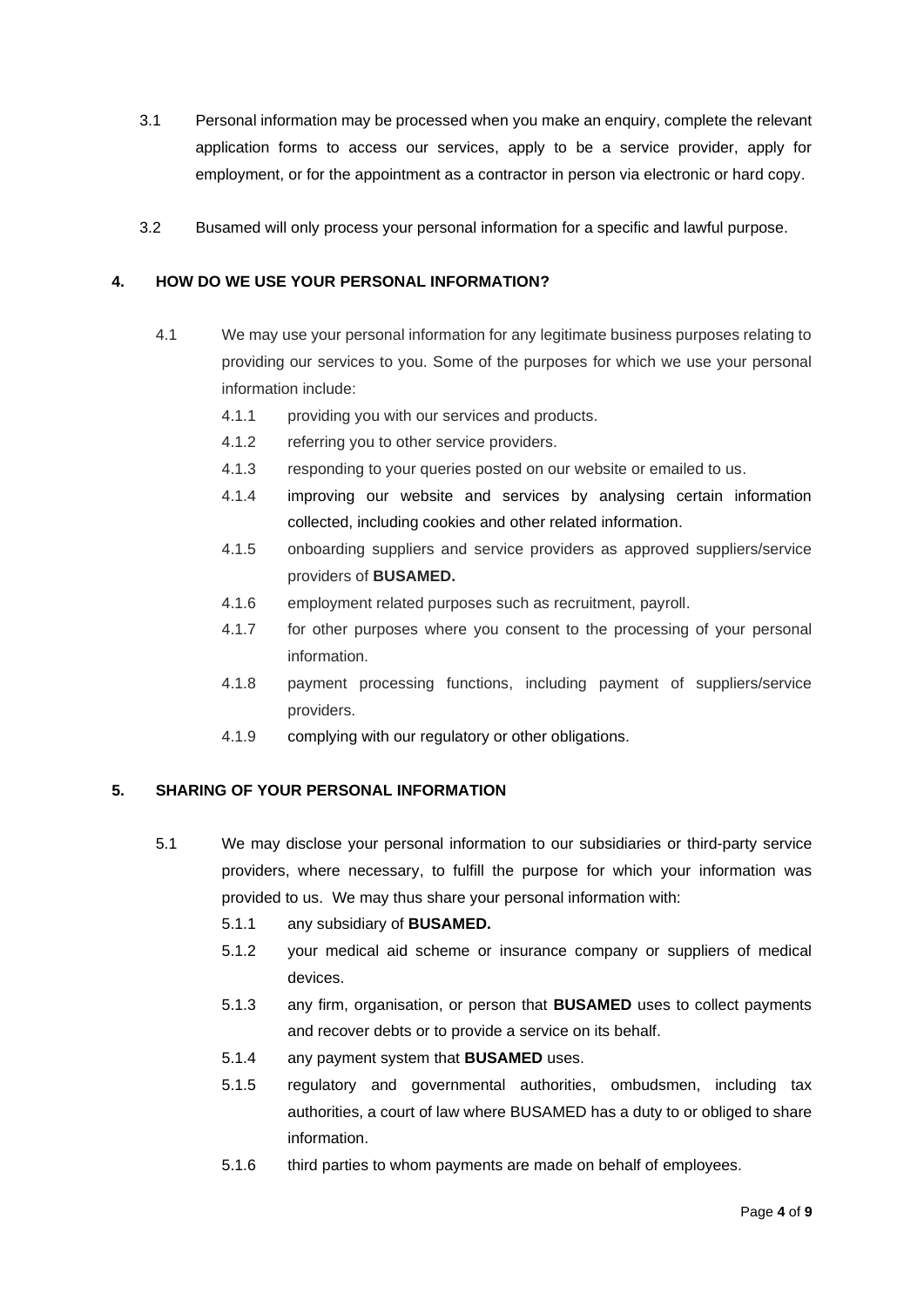- 5.1.7 financial institutions or medical aids from whom payments are received on behalf of patients.
- 5.1.8 employees, contractors, and temporary staff; and
- 5.1.9 our duly appointed Agents.
- 5.2 We will only share your personal information for purposes of providing services to you or any other legitimate purpose relating to the provision of our services to you, including but not limited to, the protection of our or your rights, complaints, marketing, or carrying out or enforcing any agreement between us.
- 5.3 Where required, we may share your personal information with our service providers. We only share information with service providers after obtaining an undertaking that your information will be processed lawfully. You have the right to object to this at any time.
- 5.4 Where the law requires us to do so, we may also share your personal information with third party service providers, agents, contractors, employees, law enforcement agencies or affiliates. We will only share your personal information in these instances where it is necessary for us to do so and only to the extent that your personal information is needed for such third parties to perform their services or obligations.

#### <span id="page-4-0"></span>**6. YOUR RIGHTS**

You have the right to:

- 6.1 know who is collecting and processing your personal information.
- 6.2 be notified if your personal information has been accessed or acquired by an unauthorised [person.](https://popia.co.za/section-1-definitions/)
- 6.3 request, where necessary, the correction, [destruction,](https://popia.co.za/section-24-correction-of-personal-information/) or deletion of your personal information (subject to statutory restrictions).
- 6.4 [object,](https://popia.co.za/section-11-consent-justification-and-objection/) on reasonable grounds, to the processing of your personal information.
- 6.5 object to the processing of your personal information at any time for purposes of direct marketing.
- 6.6 not to be subject, under certain circumstances, to a [decision](https://popia.co.za/section-71-automated-decision-making/) which is based solely on the basis of the automated [processing](https://popia.co.za/section-71-automated-decision-making/) of your personal information intended to create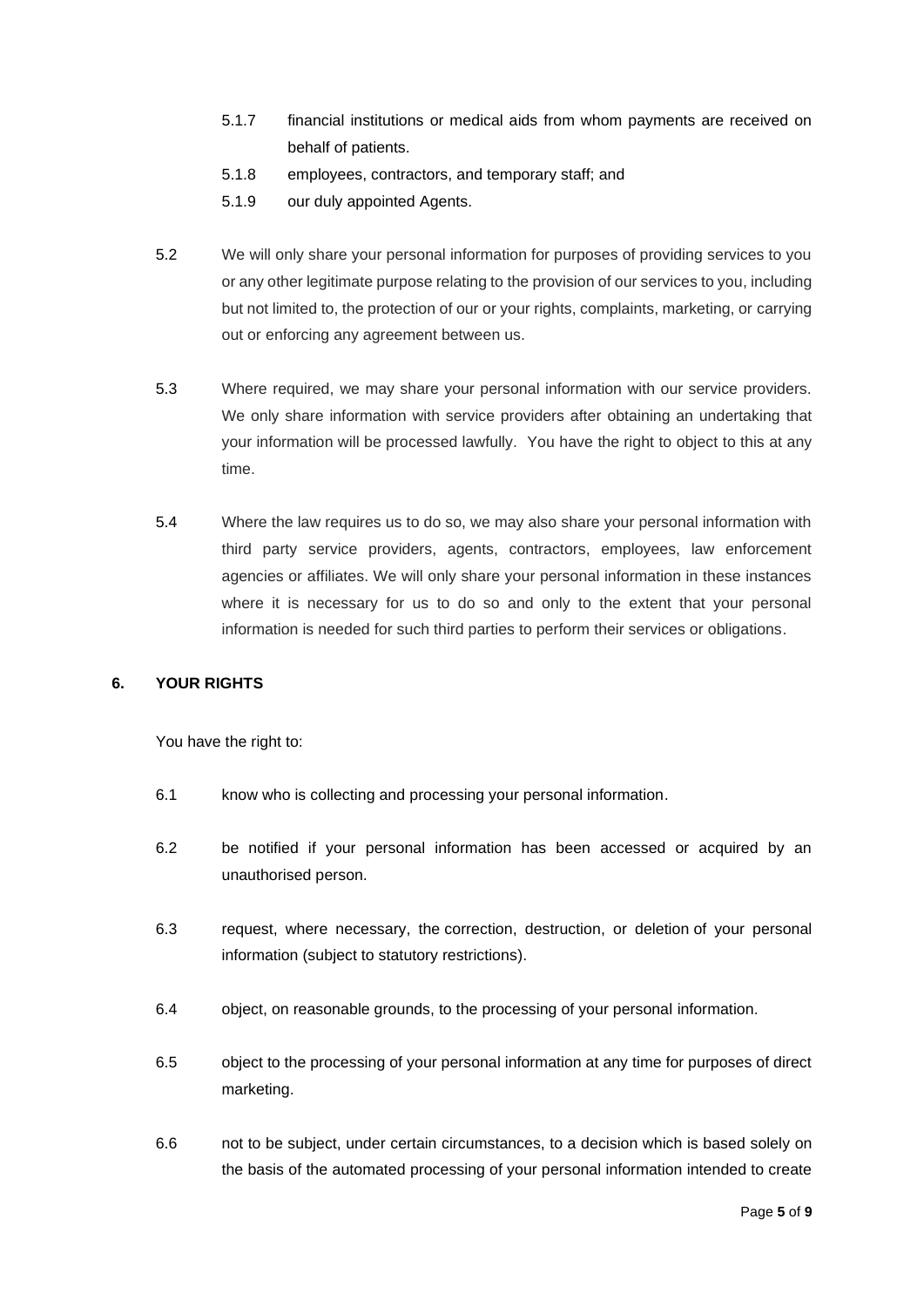a profile.

6.7 **BUSAMED** may retain your personal information only for the period necessary for the purpose for which it was intended or in accordance with the provisions of any applicable legislation and guidelines issued by the Department of Health and the Health Professionals Council of South Africa. Copies of these guidelines are publicly available.

#### <span id="page-5-0"></span>**7. YOUR OBJECTION TO THE USE OF YOUR PERSONAL INFORMATION**

- 7.1 **POPI** provides that you may object, at any time, to the processing of personal information by **BUSAMED**, on reasonable grounds. Should you elect to object to the processing of your personal information, please complete the prescribed objection form which may be obtained from the website of the Information Regulator.
- 7.2 Any objection to us processing your personal information shall impact on our ability to provide our services to you which may include the inability to honour our contractual commitments entered into with you.

#### <span id="page-5-1"></span>**8. RIGHT OF ACCESS TO AND CORRECTION OF YOUR PERSONAL INFORMATION**

- 8.1 You have the right to access your personal information subject to providing proof of identity and fulfilling the prescribed requirements.
- 8.2 You may request us to correct or delete your personal information on grounds that it is inaccurate, irrelevant, excessive, out of date, incomplete, misleading, or obtained unlawfully; or destroy or delete a record of personal information that we no longer are authorised to retain in terms of **POPI** alternatively any other relevant legislation.
- 8.3 If you wish to request a correction or deletion of personal information or the destruction or deletion of a record of personal information you must submit the prescribed request for correct or deletion form which may be obtained from the website of the Information Regulator.

#### <span id="page-5-2"></span>**9. SAFE KEEPING OF PERSONAL INFORMATION**

- 9.1 **BUSAMED** shall preserve the security of your personal information and prevent its alteration, loss and damage, or access by non-authorised third parties.
- 9.2 **BUSAMED** will ensure the security and integrity of your personal information in its possession or under its control with appropriate, reasonable technical and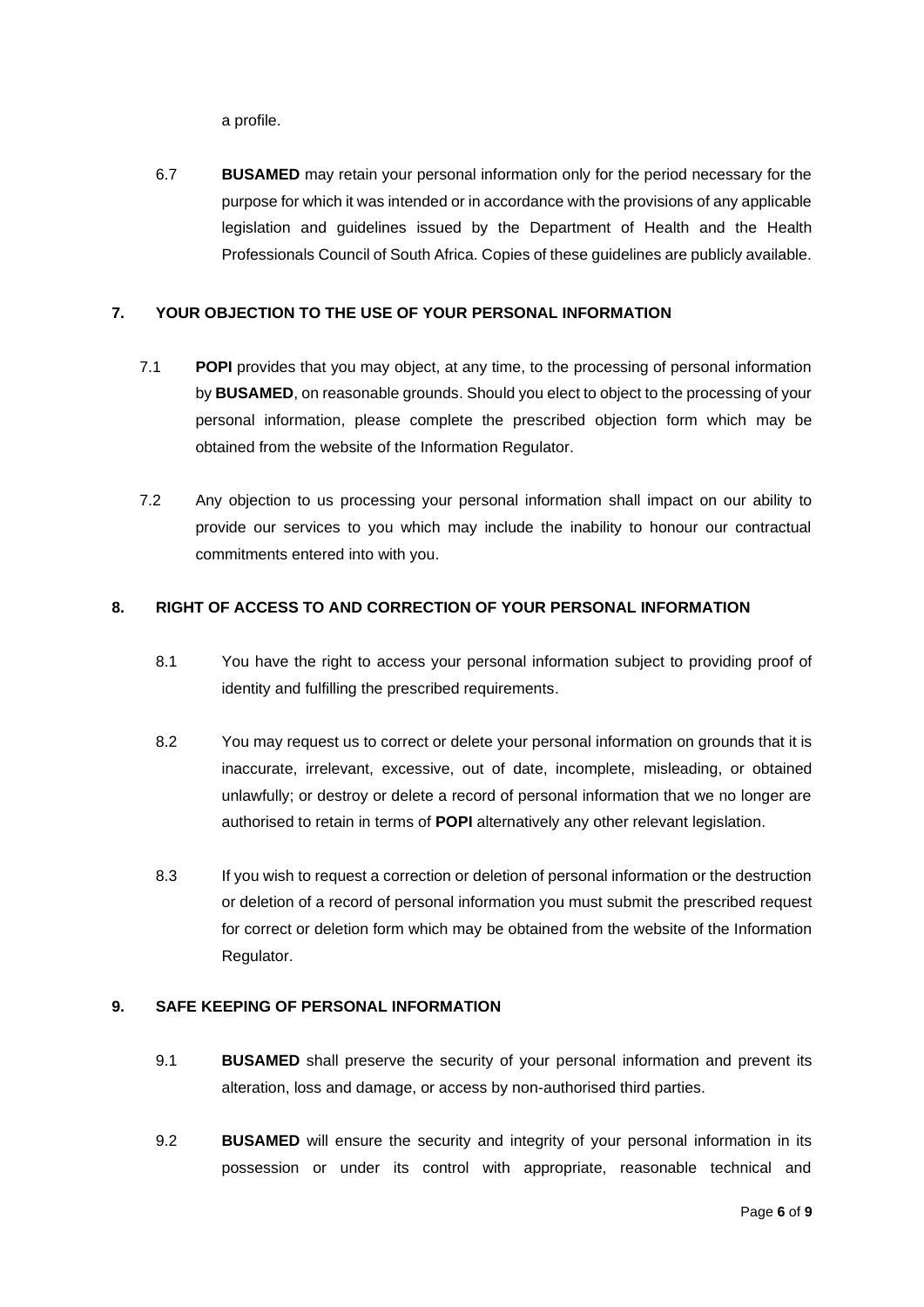organisational measures to prevent loss, unlawful access, and unauthorised destruction of your personal information.

- 9.3 **BUSAMED** has implemented physical, organisational, contractual, and technological security measures (having regard to generally accepted information security practices or industry specific requirements or professional rules) to keep all personal information secure, including measures protecting any personal information from loss or theft, and unauthorised access, disclosure, copying, use or modification.
- 9.4 **BUSAMED** maintains and regularly verifies that the security measures are effective and regularly updates same in response to new risks.

#### <span id="page-6-0"></span>**10. WEBSITE ACCESS AND PRIVACY**

- 10.1 When accessing our website, you are not required to provide any personal information on the public areas of our website. However, you may choose to do so by completing the application forms on various sections of our website, including:
	- 10.1.1 making an enquiry regarding our services.
	- 10.1.2 Careers/vacancy applications.
- 10.2 By adopting this privacy policy, we seek to balance our legitimate interests and your reasonable expectation of privacy, we will take appropriate and reasonable technical and organizational steps to prevent unauthorized access to, or disclosure of your personal information.
- 10.3 By continuing to use our website:

You agree that we may collect, collate, process and/or store your personal information for the purpose of:

- 10.3.1 providing you with access to the website and its contents.
- 10.3.2 to respond to enquiries about our services.
- 10.3.3 email you updates.
- 10.3.4 contact you about possible employment.
- 10.4 By continuing to use our website and supplying your personal information you do so:
	- 10.4.1 voluntarily acknowledging that you know and understand the contents and terms and conditions of this policy.
	- 10.4.2 give **BUSAMED** your informed expression of will, consenting to the processing of your personal information.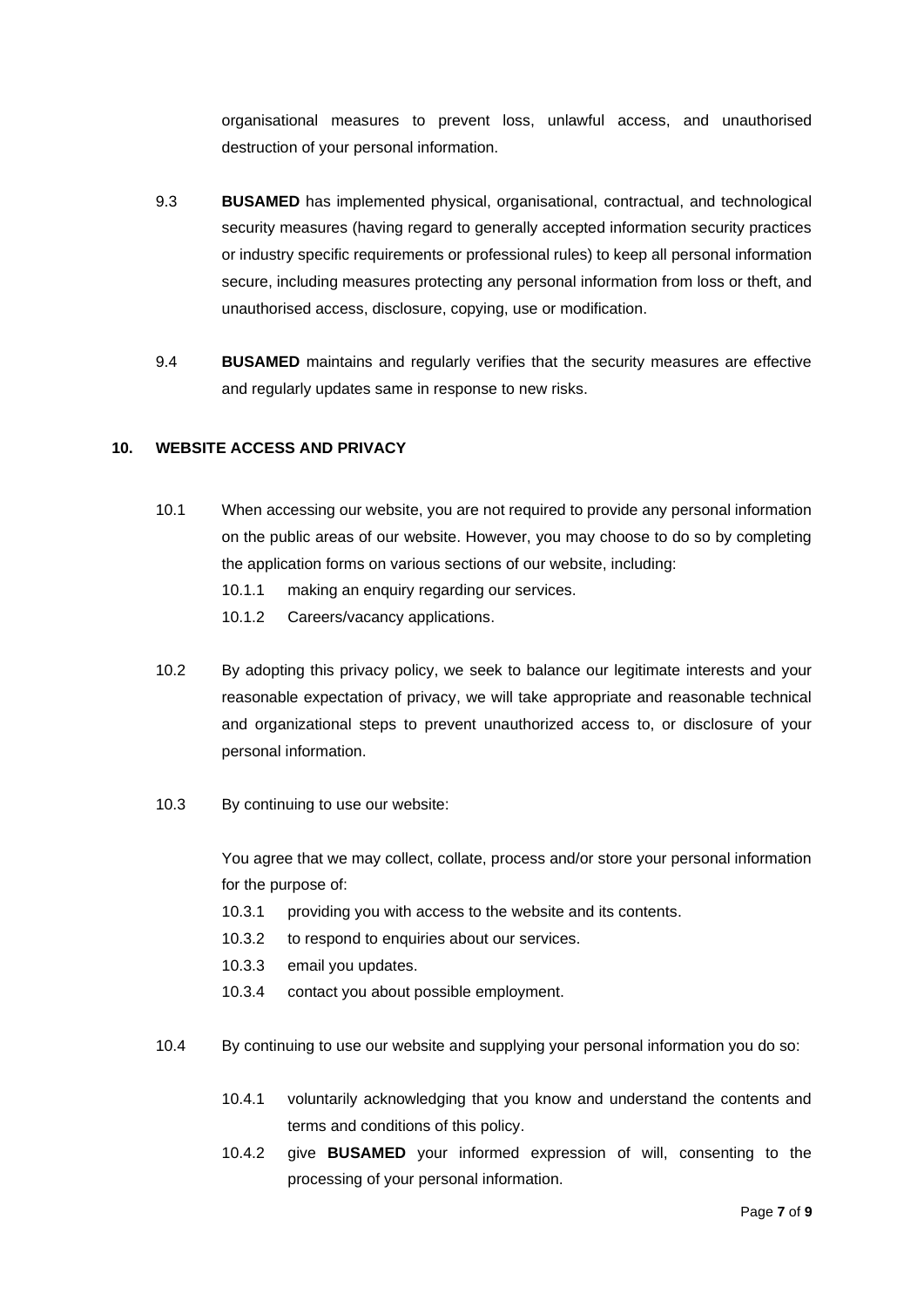#### <span id="page-7-0"></span>**11. USE OF COOKIES**

- 11.1 Cookies are pieces of information a website transfers to a user's hard drive for recordkeeping purposes. Information from cookies and similar technologies may be used to collect information about your activities, which allows us to collect standard internet visitor usage information. The use of cookies and similar technologies are an industry standard.
- 11.2 We will only use your personal information for the purposes for which it was collected. In addition, where necessary, your information may be retained for legal or research purposes.

#### <span id="page-7-1"></span>**12. LINKS TO OTHER SITES**

When you are using our website, you could be directed to other sites that are beyond our control. These other web sites may send their own cookies to collect your data or solicit personal information. We do not control the privacy policies of those third-party websites.

#### <span id="page-7-2"></span>**13. AMENDING THIS POLICY**

- 13.1 We may update this policy from time to time by publishing a new version on our website.
- 13.2 You can also obtain the current version of this policy at any time by emailing a request to our Information Officer whose contact details are set out below.

#### <span id="page-7-3"></span>**14. CONTACT INFORMATION OF OUR INFORMATION OFFICER**

For any queries or requests regarding this Manual or our Privacy Policy, please contact our Information Officer whose contact details are as follows:

Email: compliance@busamed.co.za Physical address: 260 Peter Mokaba Ridge Road, Berea, Durban, 4007 Web address: www.busamed.co.za

#### **15. INFORMATION REGULATOR**

Should you believe that the processing of your personal information is in contravention of the applicable data protection laws, kindly contact our Information Officer at